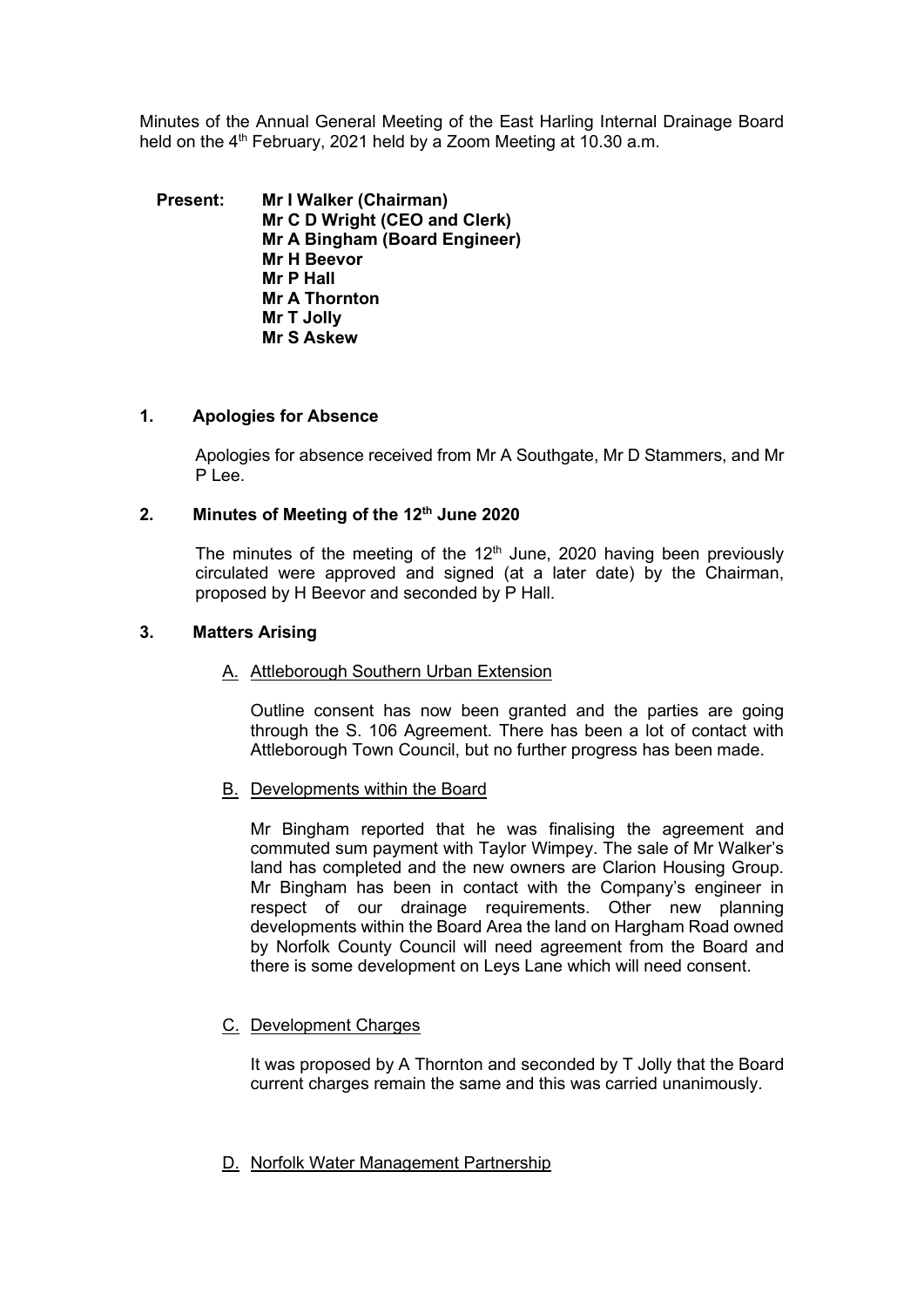There have been no meetings this year but the Clerk will attend any called in the next year.

### E. Maintenance of the river Thet.

Mr Bingham reported that there had been some flooding in East Harling, Kenninghall, Mill Road Besthorpe and Caston. He said it is important for the Board to be seen to be helpful and he had been giving guidance even where the problems occurred outside the Board area. We can do work to ensure water passes through the Board area as we receive our Highland Water payment in respect of this water. He has started putting information on the website to show how the Board can be of assistance. The Chairman agreed and said what we did at Roudham was on a stream within the Board area but not a maintained stream. Mr Jolly asked how much of the flooding was down to the excessive water or due to lack of maintenance. Mr Askew said that the first port of call was the Council, but the excessive rain on the 23<sup>rd</sup> December meant the system could not cope. Some work needs to be done by riparian owners. The Environment Agency remains silent. Mr Bingham said that he had useful discussions with the clerk to Kenninghall Parish Council although the village was outside the Board area. Mr Beevor said there is a lot of confusion with the general public about who is responsible for the maintenance of ditches. Mr Bingham said it is a very complex area, and most problems occur through lack of maintenance. He felt there is a need for education and there are opportunities for the Board to help even if some of the cost has to be recharged. We need to have a PSCA with Breckland Council. They used to have a Drainage Officer but this is now part of Public Health and has no time or money on it. Mr Askew thanked Mr Bingham for his work on the culvert at Old Buckenham. Mr Bingham said the Board can react quicker than other agencies. Mr Jolly sked if we could have guidance notes on the website to assist Parish Councils, and others, to inform what we can do and what are their responsibilities. Mr Bingham agreed to do so.

## F CAMEO Partnership

Mr Bingham is involved with a sub group, The Little Ouse and Thetford Partnership. This has been quiet through lockdown.

E. GIS Database

It was agreed that Mr Bingham would need a consultant to make progress. He will discuss with the Water Management Partnership and report back at the next meeting. He will also investigate the cost.

## **4. Conservation Issues**

All Drainage Board work has been done in accordance with the Policy Statement and carried out environmentally sensitively. However Mr Bingham reported that there have been no particular issues. He will get more information on the website. The clerk agreed to approach the Norfolk Wildlife Trust to see if it would put a representative on the Board.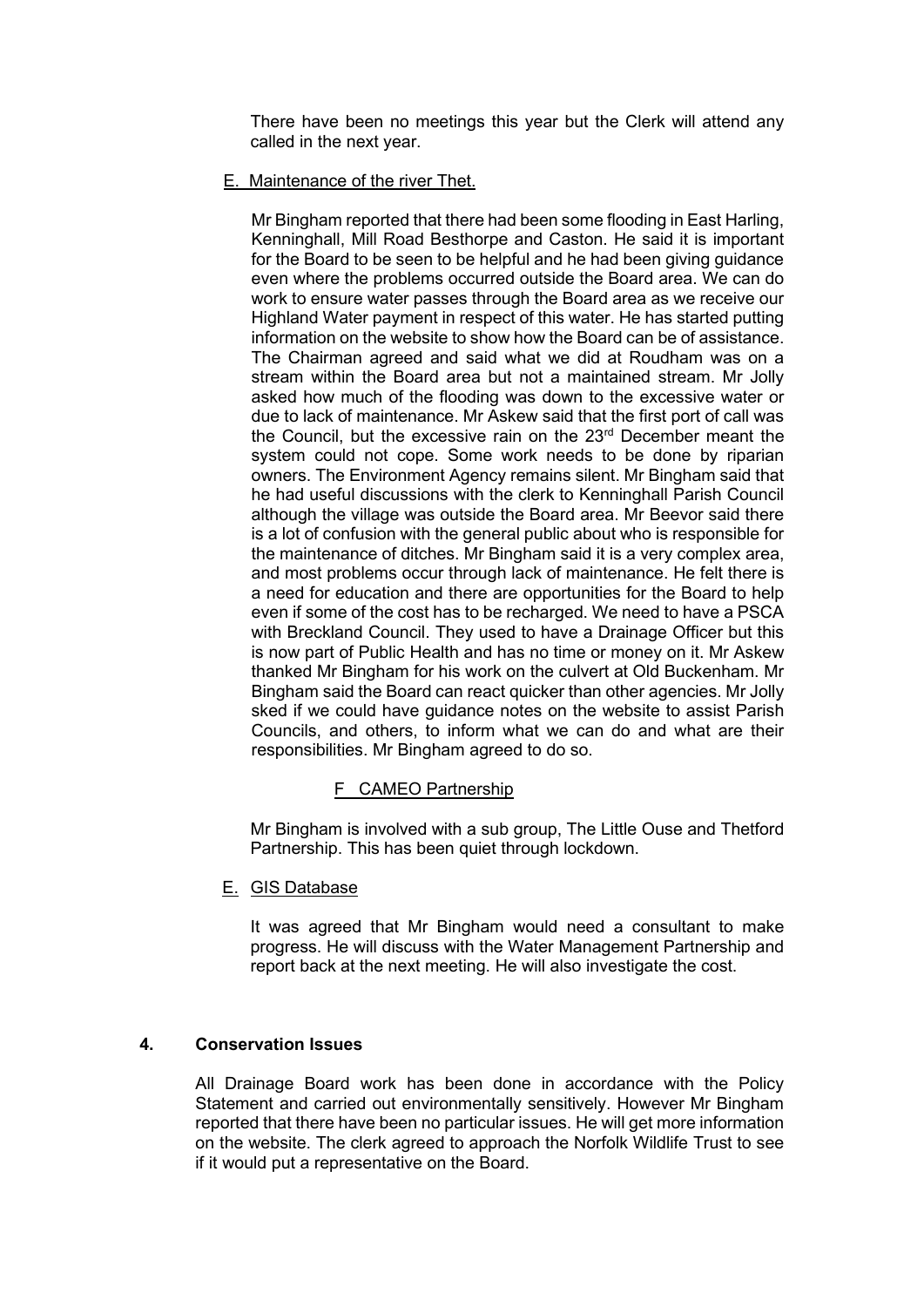### **5. Board Member Reports**

Mr Jolly reported there were no problems in his area, just the excessive wet. He had managed to placate Mr Emms.

Mr P Hall said there had been flooding of land at Breckles. Mr Bingham said that Simon had carried out work further upstream and did notice flooding. The blockage is under the road and the land owner needs to unblock his land drains. Otherwise all OK.

Mr I Walker reported that there was still a tree in the stream 150 meters from the Hingham Road. There was also some smaller ones nearer the Hall. Mr Bingham said he had lloked at the works carried out by the Highways Agency and the water seemed to be flowing well. Mr Walker said he thought they had got the levels wrong. Mr Bingham said he would look again and get back to the Highways Agency. He felt Mr Watling had reasonable grounds to not to pay rates as a result of this, and it was unanimously agreed to write off the arrears.

Mr Askew said there were not to many problems, but some in Stacksford. These works need to be done when possible. Also a bridge has been put across the watercourse which needs to be looked at.

Mr Beevor reported that the flooding down Hargham Road was quite extreme. There are a couple of trees down, but not really blocked. Water levels remain high and he had not been down to Swangey Fen yet..

Mr Thornton said his area was fairly clear until the lakes area, where there are quite a few trees down causing blockages. Whilst it is the Main River and EA responsibility, we should do the work and recharge the cost under the PSCA. Mr C Garrod has done quite a lot of work on the ditch. Mr Thornton will takes some photos and forward to Mr Bingham.

Mr Stammers reported through the Chair that there were a few blockages through Larling which Simon needs to check.

Mr Lee sent a written report saying that the stretch between Quidenham Mere and the Eccles Road bridge was bad with trees down making access difficult. There do no seem to be problems from Eccles Road to the Thet.

Mr Southgate reported through the Clerk that from Fettlebridge to Manor Farm Larling the river was blocked and silted on the Hargham side.

The Clerk said he felt the Board needed to take on some more active maintenance. Mr Walker said he was concerned that the light touch is too light. Mr Bingham said it depends on where the work is carried out as to how much is done to clear. It is a question of getting the balance right.

### **6. Election of Officers**

- a) It was proposed by Mr Askew and seconded by Mr Beevor that Mr Ian Walker be chairman and this was carried unanimously.
- b) It was proposed by Mr Beevor and seconded by Mr Thronton that Mr Philip Lee be Vice Chairman and this was carried unanimously.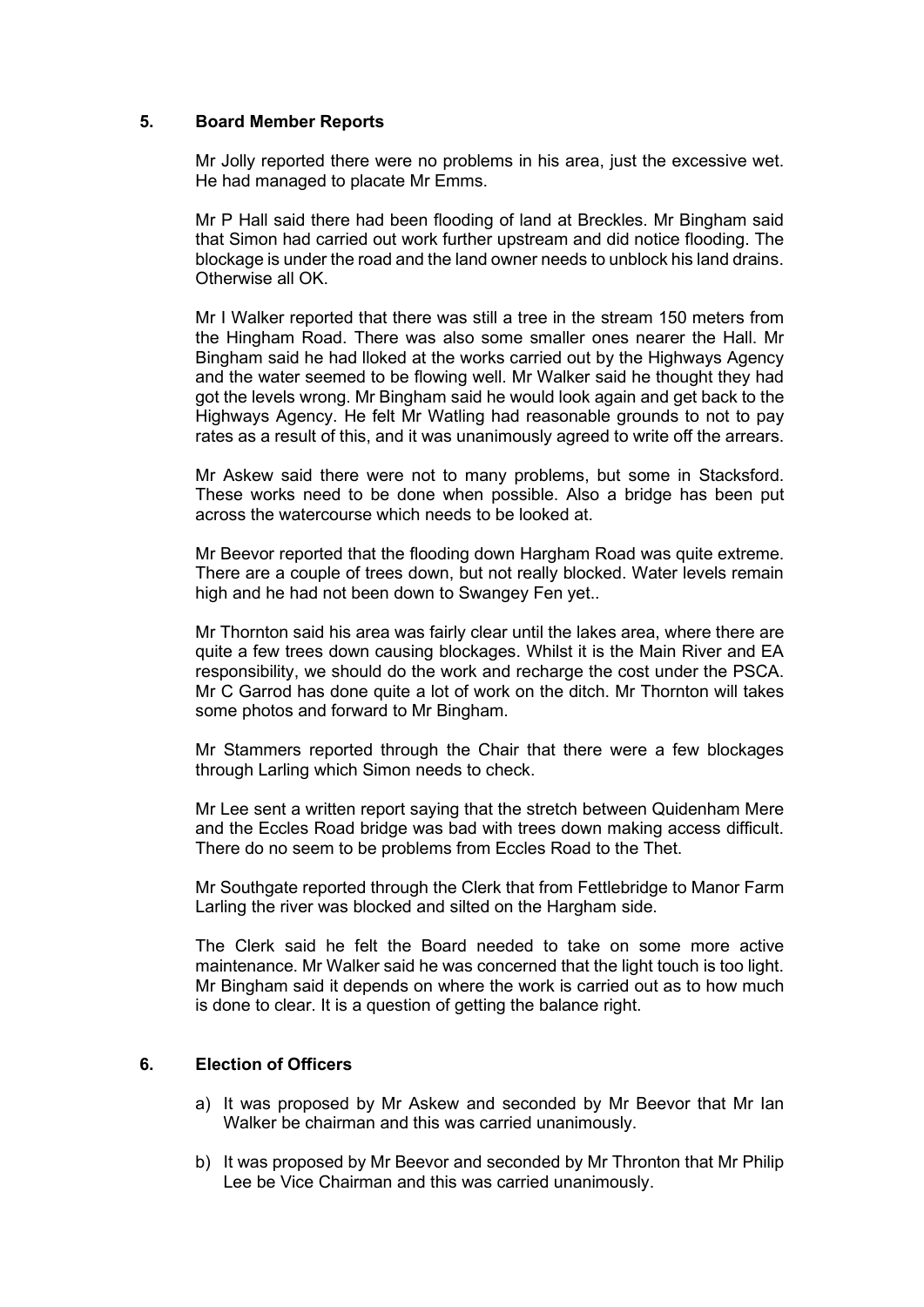# **7. Approval of the Payment of Accounts**

The Board members considered the payments made and income received over the last year and considered the position in respect of outstanding rates. After due consideration and discussion, it was proposed by Mr Beevor and seconded by Mr Hall that the accounts be approved.

## **8. Write Offs of Rates Under £5**

It was proposed by Mr Thornton and seconded by Mr Beevor that the accounts less than £5 be written off.

## **9. Financial Position of the Board**

The Clerk reported the current financial position of the Board. The Board members had received details of the accounts to date and budgets for the coming year. The accounts are healthy at the present time and after discussion there were no further questions raised. It was agreed that extra maintenance should be carried out.

## **10. Wages and Salaries**

it was agreed that there would be no increases for the next year and both the Clerk and Mr Bingham agreed with this.

## **11. Fixing of the Rate**

The financial position of the Board was discussed going forward and it was proposed by Mr Beevor and seconded by Mr Hall that the rate for the coming year be fixed at 10 pence in the pound and this was carried unanimously.

## **12. Advertising of the Rate and Service of the Special Levy**

It was proposed by Mr Beevor and seconded by Mr Jolly that the special levy be served on Breckland Council and it was proposed by Mr Jolly and seconded by Mr Hall that the rate be advertised.

## **13. Any Other Business**

(a) Mr Thornton said he had no idea where Simon was working. Could it be put on a map so the Board could see where work has been carried out? Mr Bingham agreed to do this. This would be ideal for the GIS system. Mr Bingham said he would mark up a plan and circulate quarterly to Board members.